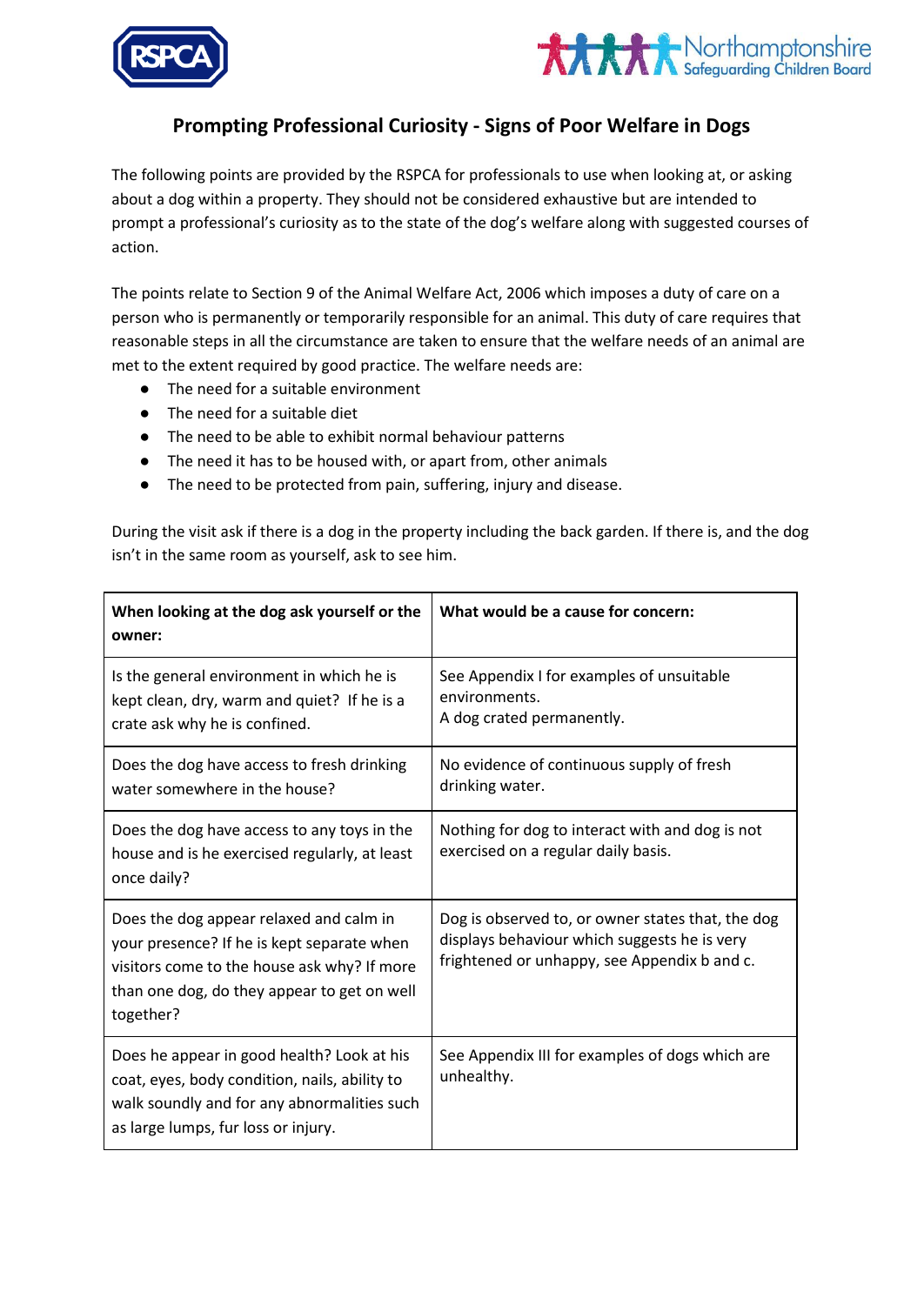



**If you are concerned about the dog's welfare please call the RSPCA's National Cruelty LIne on 0300 1234999.** Depending on the circumstances an Inspector may be tasked to visit the property. However, with only 325 Inspectors and 130 000 complaints received per year, it is not possible for the RSPCA to investigate every complaint and in some cases alternative courses of action may be suggested and advice given.

**Appendix I: Environments** - these photos illustrate the types of environments which are considered unsuitable.



## **Appendix II Dog behaviour**

a. Dogs which want to meet people will look happy